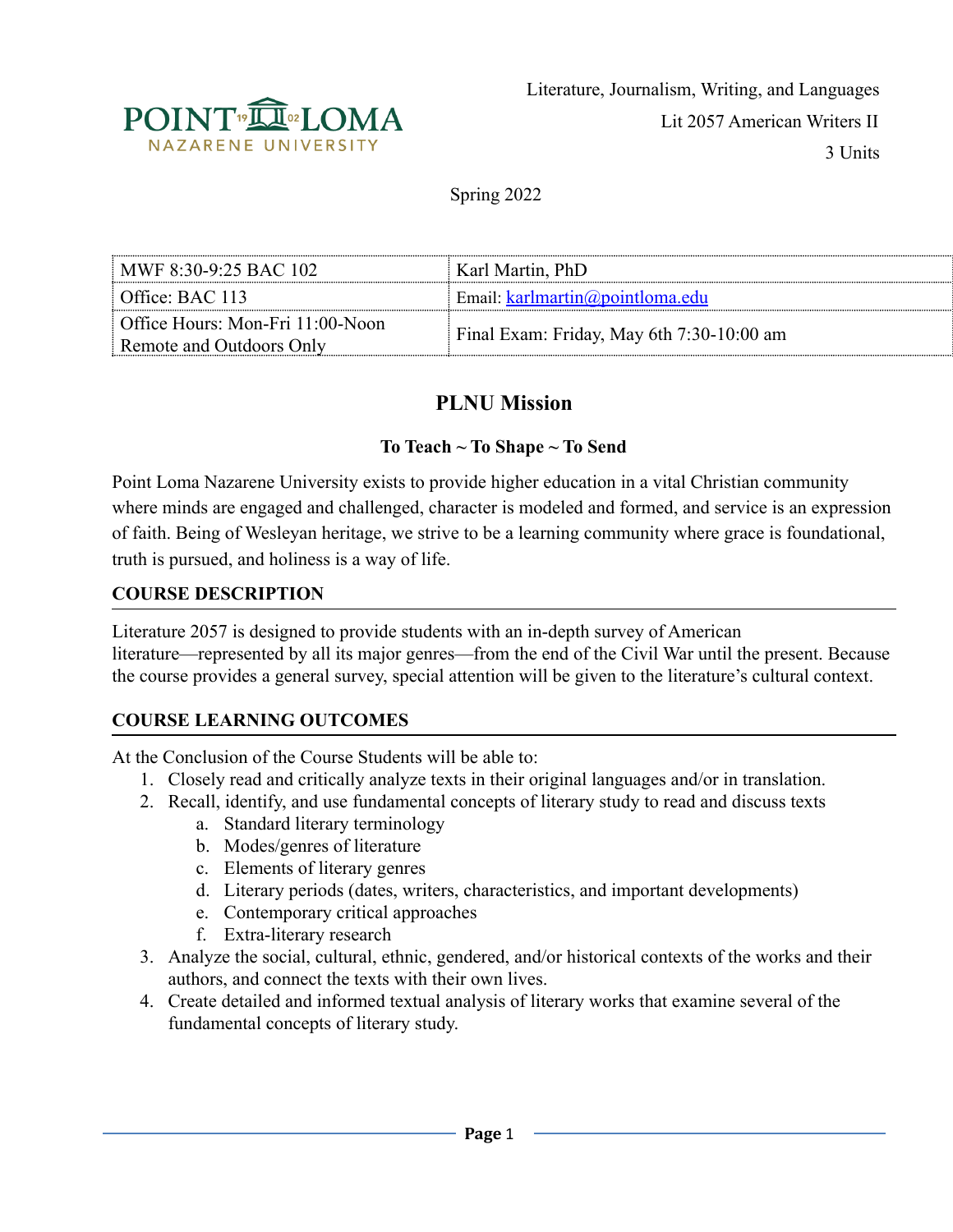#### **TEXTS**

*The Norton Anthology of American Literature: Volume C: 1865-1914*, 9th Edition *The Norton Anthology of American Literature: Volume D: 1914-1945*, 9<sup>th</sup> Edition *The Norton Anthology of American Literature: Volume E: Literature Since 1945*, 9<sup>th</sup> Edition

#### **COURSE REQUIRMENTS**

- *Reading*: Dates for the readings are clearly indicated on the schedule. Read daily if possible and complete all reading on time.
- *Reading Responses*: Seven times during the semester—but never more than once a week—each student will bring to class or post to Canvas prior to the start of class a response to the daily reading. Together, these seven responses will constitute 7% of the total grade. The specific form of the response will differ depending on whether students are responding to poetry or to prose. Details concerning the responses will be posted on Canvas. On the days you complete a response, you will be expected to participate in the discussion more fully than your fellow classmates.
- *Discussion*: The success of the course will be directly related to the quality of daily discussions. Each of you must feel comfortable contributing to discussions. And each of you should bring any questions you have about the reading to our attention during the course of our discussions.
- *Writing*: Each student will complete a mid-term exam, a final exam, and two 3-5 page essays written outside of class. Each of the exams will include a written portion. The final exam will contain comprehensive elements. Students cannot pass the course without completing all four of these major assignments. Late essays will receive a ten percent daily deduction and will not be accepted when the value would be zero.
- *Oral Presentation*: Twice during the semester, students will give oral presentations. Both of these will be group presentations. The first will be about a poet included in the anthology but not assigned as a part of the course readings, and the second about a prose work not assigned to the entire class. Depending on our circumstances, these presentations may be given live or may be recorded and uploaded to Canvas.
- *Attendance*: Because your participation is essential, your attendance is mandatory. More than four absences for any reason may result in your final grade being lowered. Students who miss more than nine class sessions will be de-enrolled.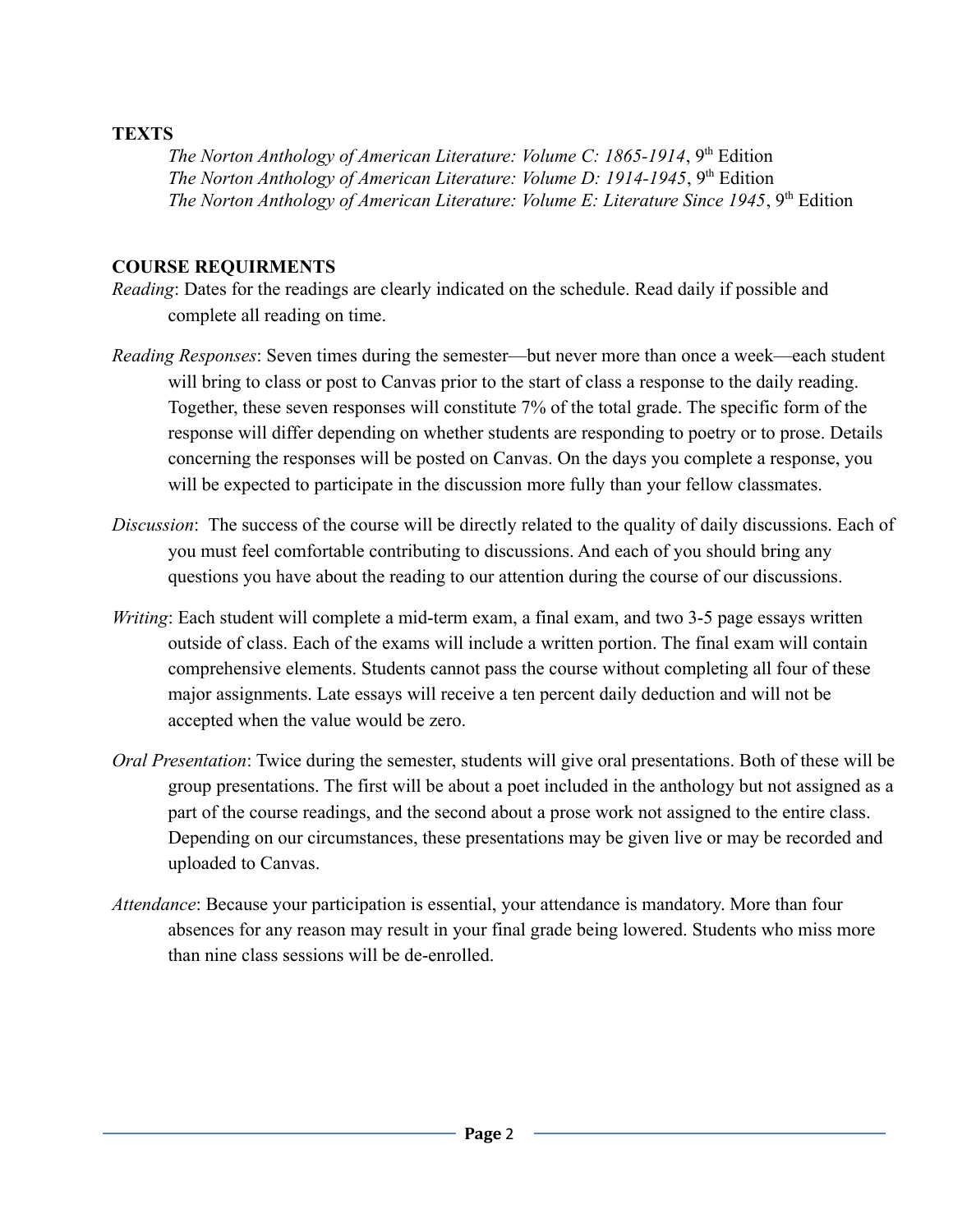#### **ASSESSMENT AND GRADING**

| Your final grade will be determined as follows: |       |
|-------------------------------------------------|-------|
| Essay $#1$                                      | 15%   |
| Mid-Term Exam                                   | 20%   |
| Essay $#2$                                      | 15%   |
| <b>Prose Presentations</b>                      | $4\%$ |
| <b>Poetry Presentation</b>                      | $4\%$ |
| Final Exam                                      | 30%   |
| Participation                                   | $5\%$ |
| <b>Reading Responses</b>                        | 7%    |
|                                                 |       |

Your work will not be graded on a curve. A traditional scale will be used. Those who earn more than 90% of the possible points earn an A, those who earn between 80-89% of the points earn a B, and so on.

A indicates exceptional work (roughly 20% of students normally achieve this level)

B indicates superior work (roughly 30% of students normally achieve this level)

C indicates average work

D indicates passing work

F indicates unsatisfactory work

## **FINAL EXAMINATION POLICY**

Successful completion of this class requires taking the final examination **on its scheduled day**. The final examination schedule is posted on the [Class Schedules](http://www.pointloma.edu/experience/academics/class-schedules) site. No requests for early examinations or alternative days will be approved.

### **PLNU COPYRIGHT POLICY**

Point Loma Nazarene University, as a non-profit educational institution, is entitled by law to use materials protected by the US Copyright Act for classroom education. Any use of those materials outside the class may violate the law.

## **STATE AUTHORIZATION**

State authorization is a formal determination by a state that Point Loma Nazarene University is approved to conduct activities regulated by that state. In certain states outside California, Point Loma Nazarene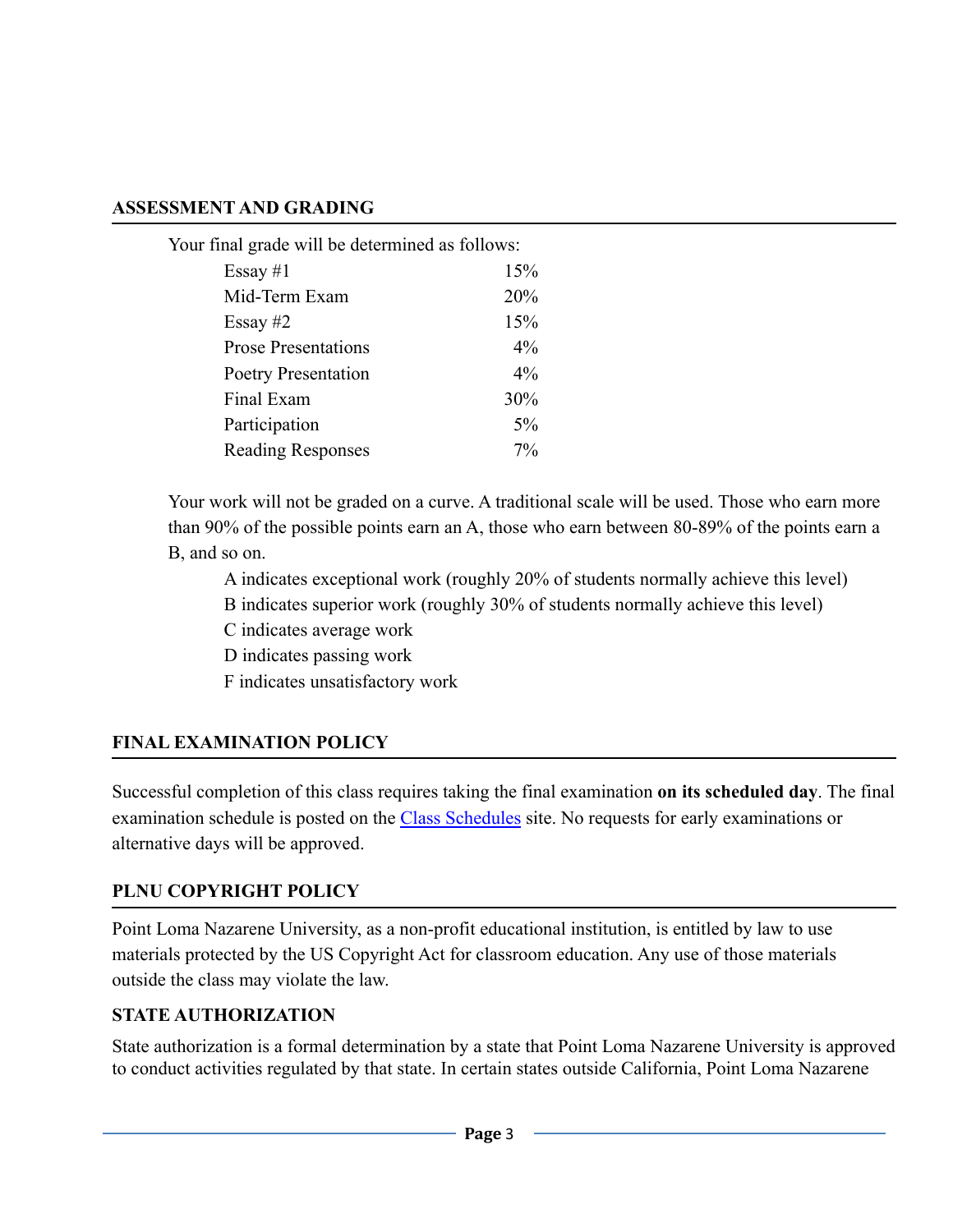University is not authorized to enroll online (distance education) students. If a student moves to another state after admission to the program and/or enrollment in an online course, continuation within the program and/or course will depend on whether Point Loma Nazarene University is authorized to offer distance education courses in that state. It is the student's responsibility to notify the institution of any change in his or her physical location. Refer to the map on [State Authorization](https://www.pointloma.edu/offices/office-institutional-effectiveness-research/disclosures) to view which states allow online (distance education) outside of California.

## **PLNU ATTENDANCE AND PARTICIPATION POLICY**

Regular and punctual attendance at all **synchronous** class sessions is considered essential to optimum academic achievement. If the student is absent for more than 10 percent of class sessions (virtual or face-to-face), the faculty member will issue a written warning of de-enrollment. If the absences exceed 20 percent, the student may be de-enrolled without notice until the university drop date or, after that date, receive the appropriate grade for their work and participation. In some courses, a portion of the credit hour content will be delivered **asynchronously** and attendance will be determined by submitting the assignments by the posted due dates. See [Academic](https://catalog.pointloma.edu/content.php?catoid=46&navoid=2650#Class_Attendance) Policies in the Undergraduate Academic Catalog. If absences exceed these limits but are due to university excused health issues, an exception will be granted.

## **Asynchronous Attendance/Participation Definition**

A day of attendance in asynchronous content is determined as contributing a substantive note, assignment, discussion, or submission by the posted due date. Failure to meet these standards will result in an absence for that day. Instructors will determine how many asynchronous attendance days are required each week.

## **SPIRITUAL CARE**

Please be aware PLNU strives to be a place where you grow as whole persons. To this end, we provide resources for our students to encounter God and grow in their Christian faith.

If students have questions, a desire to meet with the chaplain or have prayer requests you can contact the [Office of Spiritual Development](https://www.pointloma.edu/offices/spiritual-development)

## **USE OF TECHNOLOGY**

In order to be successful in the online environment, you'll need to meet the minimum technology and system requirements; please refer to the *Technology [and System Requirements](https://help.pointloma.edu/TDClient/1808/Portal/KB/ArticleDet?ID=108349)* information. Additionally, students are required to have headphone speakers compatible with their computer available to use. If a student is in need of technological resources please contact [student-tech-request@pointloma.edu.](mailto:student-tech-request@pointloma.edu)

Problems with technology do not relieve you of the responsibility of participating, turning in your assignments, or completing your class work

# **PLNU ACADEMIC HONESTY POLICY**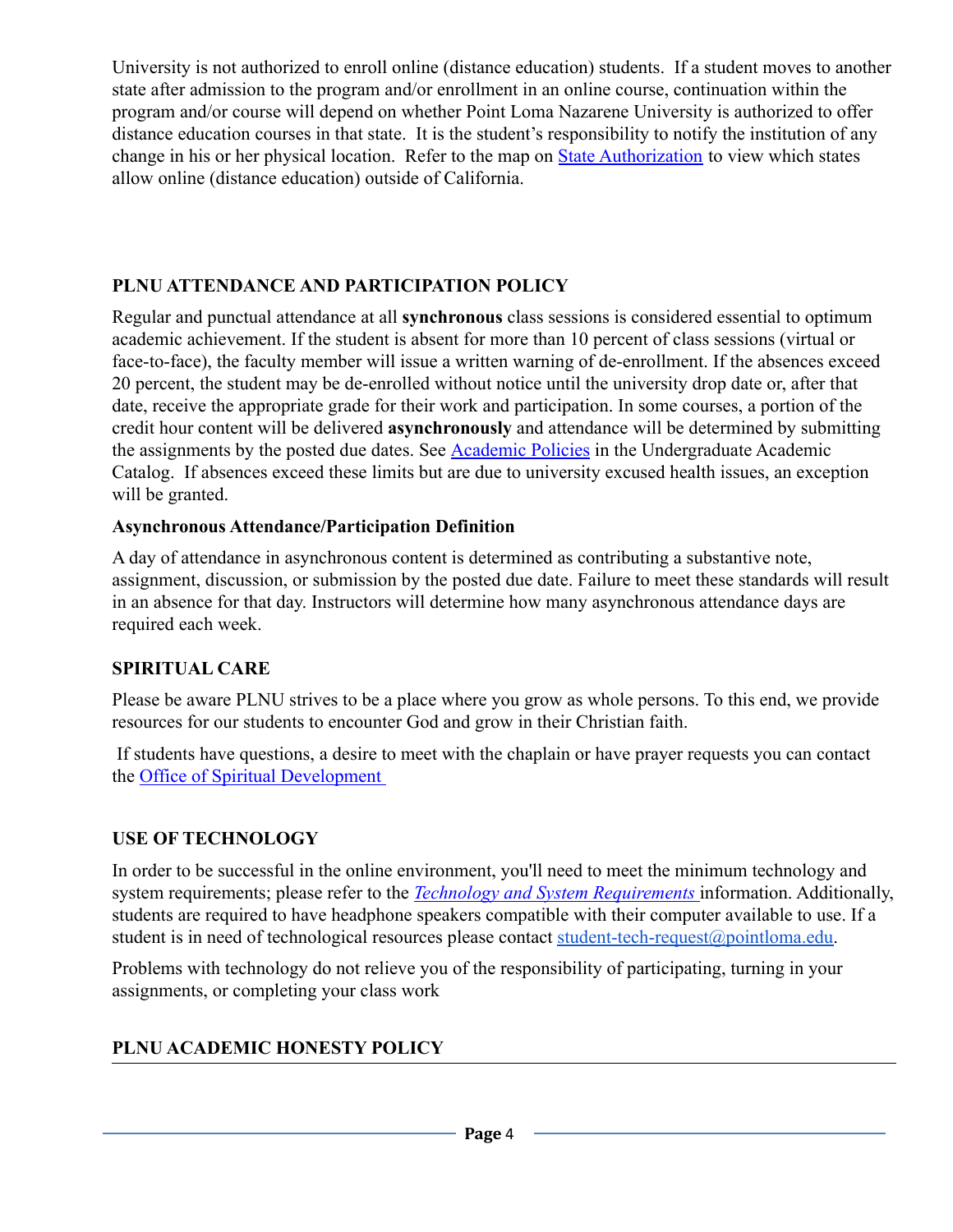Students should demonstrate academic honesty by doing original work and by giving appropriate credit to the ideas of others. Academic dishonesty is the act of presenting information, ideas, and/or concepts as one's own when in reality they are the results of another person's creativity and effort. A faculty member who believes a situation involving academic dishonesty has been detected may assign a failing grade for that assignment or examination, or, depending on the seriousness of the offense, for the course. Faculty should follow and students may appeal using the procedure in the university Catalog. See [Academic Policies](http://catalog.pointloma.edu/content.php?catoid=18&navoid=1278) for definitions of kinds of academic dishonesty and for further policy information.

## **PLNU ACADEMIC ACCOMMODATIONS POLICY**

While all students are expected to meet the minimum standards for completion of this course as established by the instructor, students with disabilities may require academic adjustments, modifications or auxiliary aids/services. At Point Loma Nazarene University (PLNU), these students are requested to register with the Disability Resource Center (DRC), located in the Bond Academic Center. ([DRC@pointloma.edu](mailto:DRC@pointloma.edu) or 619-849-2486). The DRC's policies and procedures for assisting such students in the development of an appropriate academic adjustment plan (AP) allows PLNU to comply with Section 504 of the Rehabilitation Act and the Americans with Disabilities Act. Section 504 (a) prohibits discrimination against students with special needs and guarantees all qualified students equal access to and benefits of PLNU programs and activities. After the student files the required documentation, the DRC, in conjunction with the student, will develop an AP to meet that student's specific learning needs. The DRC will thereafter email the student's AP to all faculty who teach courses in which the student is enrolled each semester. The AP must be implemented in all such courses.

If students do not wish to avail themselves of some or all of the elements of their AP in a particular course, it is the responsibility of those students to notify their professor in that course. PLNU highly recommends that DRC students speak with their professors during the first two weeks of each semester about the applicability of their AP in that particular course and/or if they do not desire to take advantage of some or all of the elements of their AP in that course.

#### READING SCHEDULE FOR LIT 2057: AMERICAN WRITERS II

*Always read the editor's introduction to the author.*

| Wed. 1/12   | Twain, Vol. C, pp. 115-19 and 340-42 and Howells, Vol. C, pp. 351-62. |
|-------------|-----------------------------------------------------------------------|
| Fri. $1/14$ | James, Vol. C, pp. 406-49.                                            |
| Mon. $1/17$ | No Class Session in honor of the Rev. Dr. Martin Luther King, Jr.     |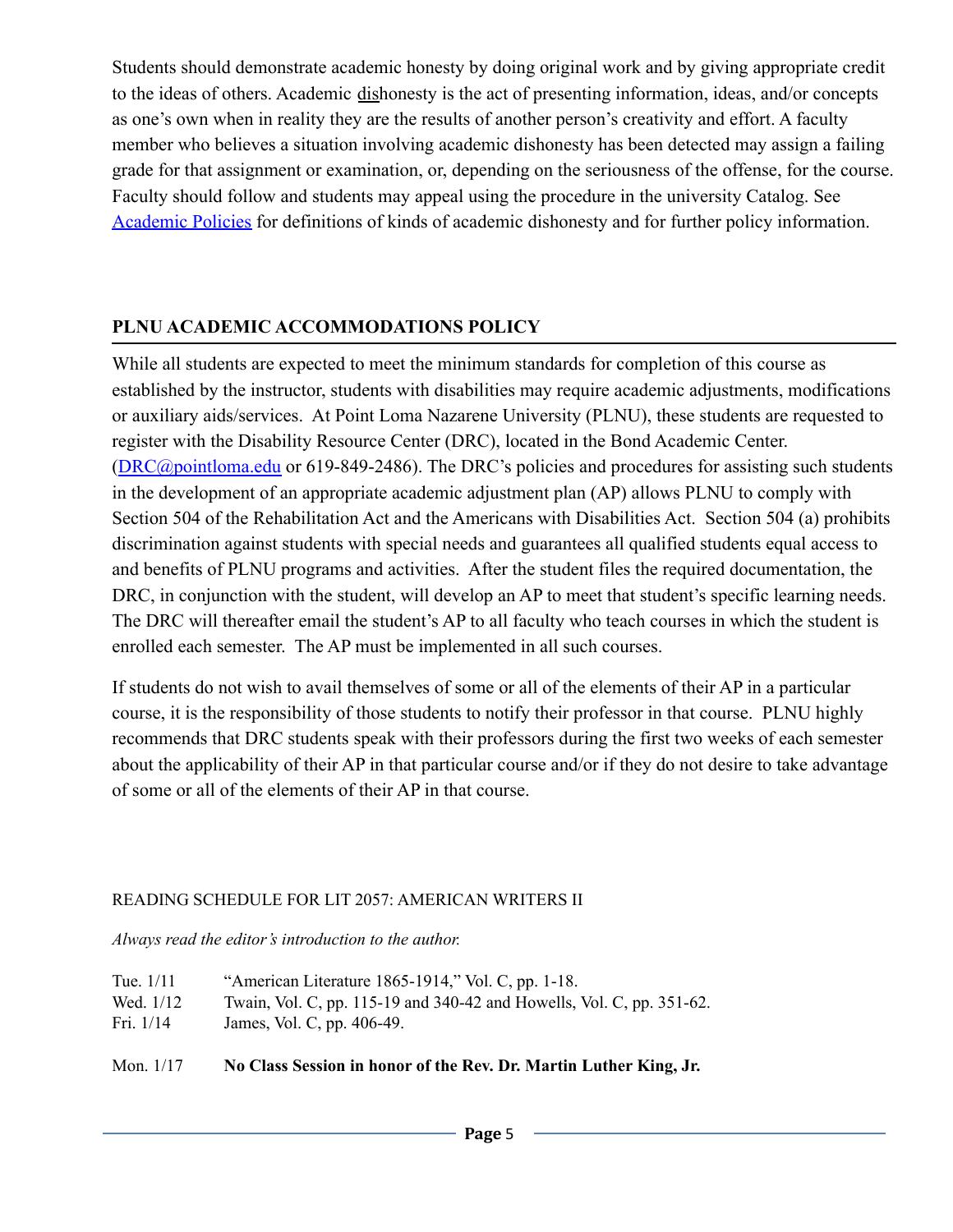- Wed. 1/19 Jewett, Vol. C, pp. 515-23 and Freeman, Vol. C, pp. 639-59. Fri. 1/21 Gilman, Vol. C, pp. 842-856 and Wharton, Vol. C, pp. 872-81.
- Mon. 1/24 Chopin, Vol. C, pp. 548-80.
- Wed. 1/26 Chopin, Vol. C, pp. 580-614.

Fri. 1/28 Chopin, Vol. C, pp. 614-39; **Essay #1 Assigned.**

- Mon. 1/31 Crane, Vol. C, pp. 1048-67 and London, Vol. C. pp. 1113-24.
- Wed. 2/2 "American Literature 1914-1945," **Vol. D**, pp. 3-23 and Frost, Vol. D, pp. 218-40.
- Fri. 2/4 "World War I and Its Aftermath," Vol. D, pp. 201-17, "Modernist Manifestos," Vol. D, pp. 315-30, and Anderson, Vol. D, pp. 251-56
- Mon. 2/7 Fitzgerald, Vol. D, pp. 646-60, **Essay #1 Due.**
- Wed. 2/9 Hemingway, Vol. D, pp. 803-07 and Steinbeck, Vol. D, pp. 845-53.
- Fri. 2/11 O'Neill, Vol. D. pp. 387-467.
- Mon. 2/14 Chesnutt, **Vol. C**, pp. 749-60, Johnson, pp. 1067-69, and Dunbar, pp. 1093-1101.
- Wed. 2/16 Washington, Vol. C, pp. 716-24, and DuBois, Vol. C, pp. 927-36.
- Fri. 2/18 Hughes, **Vol. D**, pp. 328-30 and 833-44, McKay, Vol. D, pp. 467-71, Brown, Vol. D, pp. 828-33, and Cullen, Vol. D, pp. 853-58.
- Mon. 2/14 Hurston, Vol. D, pp. 515-36.
- Wed. 2/16 **Mid-Term Exam**
- Fri. 2/18 Faulkner, Vol. D, pp. 666-704.
- Mon. 2/28 Faulkner, Vol. D, pp. 704- 35.
- Wed. 3/2 Faulkner, Vol. D, pp. 735-64; **Essay #2 Assigned**.
- Fri. 3/4 "American Literature since 1945," **Vol. E**, pp. 3-23.
- Mon. 3/7—Fri 3/11 **Spring Break**
- Mon. 3/14 Williams, Vol. E, pp. 73-138.
- Wed. 3/16 Miller, Vol. E, pp. 218-86.
- Fri. 3/18 Malamud, Vol. E, pp. 176-88; **Essay #2 Due**.
- Mon. 3/21 Roth, Vol. E, pp. 642-65.
- Wed. 3/23 O'Connor, Vol. E, pp. 426-49.
- Fri. 3/25 Baldwin, Vol. E, pp. 404-26.
- Mon. 3/28 Ginsberg, Vol. E, pp. 485-96**.**
- Wed. 3/30 Cheever, Vol. E, pp. 139-48 and Updike, Vol. E, pp. 632-42.
- Fri. 4/1 "Postmodern Manifestos," Vol. E, pp. 369-82 and Pynchon, Vol. E, pp. 730-42.
- Mon. 4/4 Morrison, Vol. E, pp. 605-20 and Le Guin, Vol. E, pp. 587-95; **Poetry Presentations Due**.
- Wed. 4/6 Mamet, Vol. E, pp. 999-1034.
- Fri. 4/8 Discussion of Poetry Presentations.

Mon. 4/11 Wilson, Vol. E, pp. 919-67.